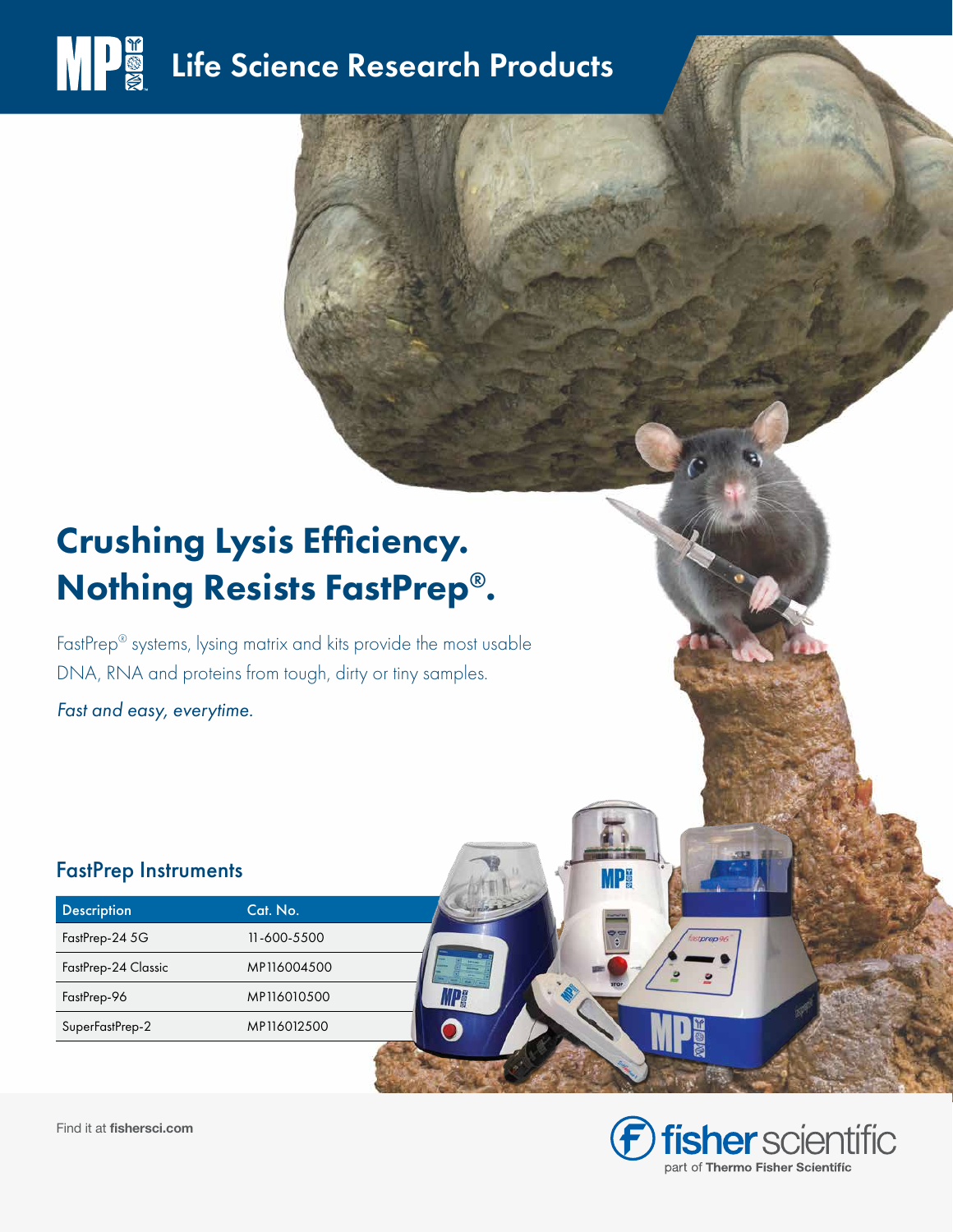### Lysing Matrix

FastPrep® Lysing Matrix makes difficult-to-lyse samples easy. No matter how tough or resistant your samples, our bead beating tubes will effectively disrupt cell walls, providing the highest yields of nucleic acids and proteins in a matter of seconds. Lysing Matrix tubes are highly reproducible with no cross-contamination and come in standard sizes to fit just about any homogenizer on the market. We offer a wide variety of lysing beads and matrices to fit all sample types and applications.

*Available in 2 mL, 4.5 mL, 15 mL, 50 mL tubes and 96-well plates. Use on any high-speed homogenizer or bead beater.*



#### Metal Lysing Matrix Tubes

Try our Metal Lysing Matrix tubes for dry grinding tough or hard samples, such as dried seeds, wood, animal claws and hooves, bone, cartilage, rocks, minerals, plastics, building materials and more.

| <b>Description</b>                              | <b>Size</b>     | Cat. No.    |
|-------------------------------------------------|-----------------|-------------|
|                                                 | 2 <sub>F</sub>  | MP116991002 |
| Metal Lysing Tube, 2 mL<br>w/ Grinding Ball     | 3 <sub>Eq</sub> | MP116991003 |
|                                                 | 6 Fa            | MP116991006 |
|                                                 | 2 <sub>5</sub>  | MP116992002 |
| Metal Lysing Tube, 2 mL<br>w/ Grinding Cylinder | 3 <sub>Eq</sub> | MP116992003 |
|                                                 | 6 Fa            | MP116992006 |

### Extraction and Purification Kits

Complete your workflow with DNA, RNA and protein extraction and purification kits. Obtain high yields of intact DNA, RNA and proteins, ready for downstream applications.

#### Featured Kits:

| <b>Description</b>                           | Cat. No.    |
|----------------------------------------------|-------------|
| FastDNA SPIN Kit                             | MP116540600 |
| FastDNA SPIN Kit for Soil                    | MP116560200 |
| FastDNA SPIN Kit for Soil - 50 mL            | MP116560600 |
| FastDNA SPIN Kit for Feces                   | MP116570200 |
| FastDNA SPIN Kit for Plant and Animal Tissue | MP116540800 |

*We also offer a variety of RNA and protein isolation and purification kits*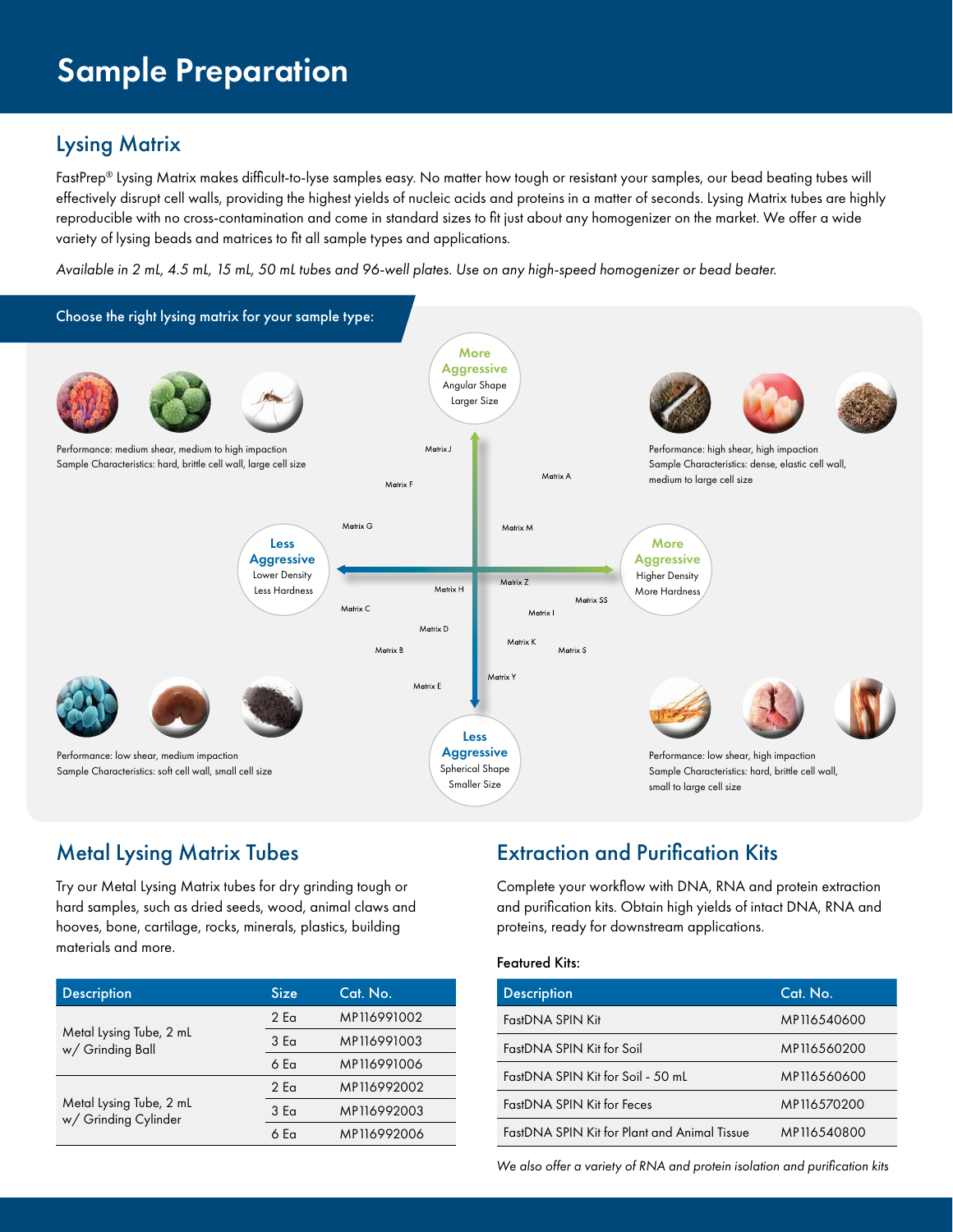## Immunology and Cell Biology

High Performance Density Gradient Media for Mononuclear and Polymorphonuclear Leukocyte Separation





#### Eliminate Mycoplasma Contamination from Your Cell Cultures



#### Superior Yeast Lysis Using Zymolyase

Highest efficiency to form almost 100% protoplasts Shortest time for yeast cell wall biodegradation Lot-to-lot consistency and high reproducibility

| <b>Description</b> | Cat. No.   |
|--------------------|------------|
| Zymolyase 100T     | MP08320931 |
| Zymolyase 20T      | MP08320921 |